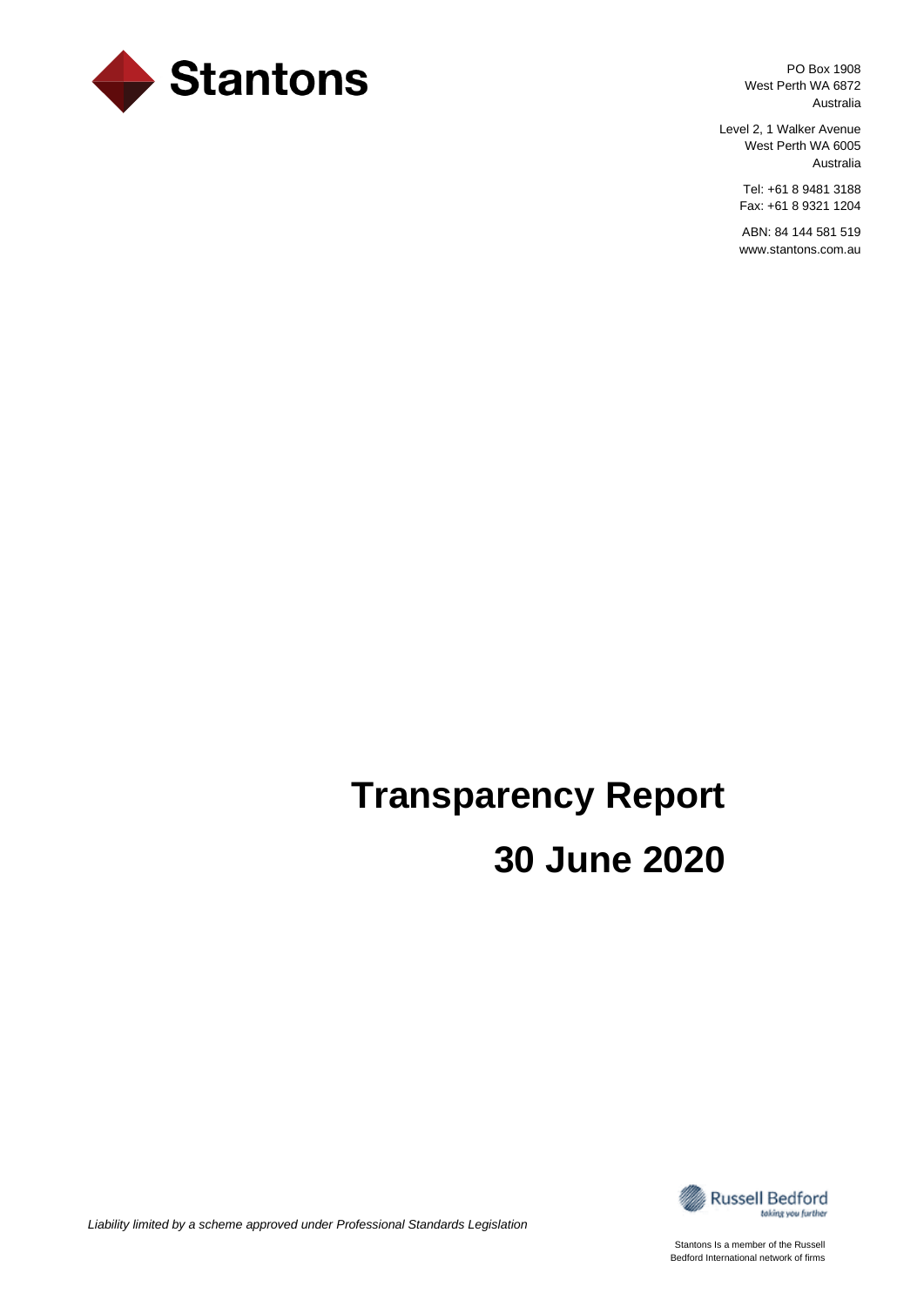

# **CONTENTS**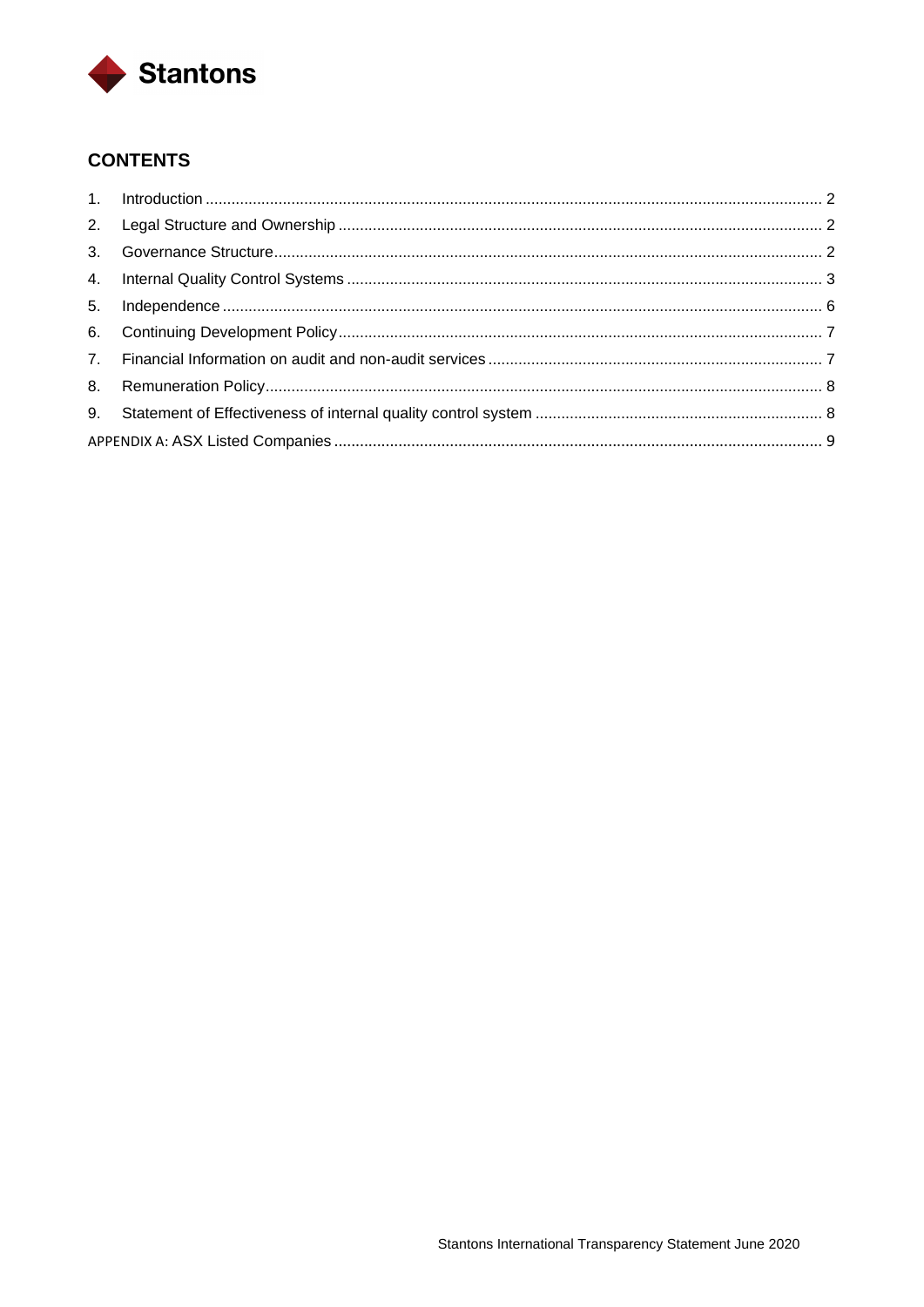

## <span id="page-2-0"></span>**1. Introduction**

In June 2012 the Federal Government's Corporations Legislation Amendment (Audit Enhancement) Act 2012 obtained royal assent. This legislation is aimed at improving the quality and transparency of the auditing process to ensure that Australia's audit quality and supporting regulatory framework remained in line with international best practice.

Stantons International Audit & Consulting Pty Ltd ("Stantons International") is fully supportive of the aim to further improve the quality of audits undertaken by the auditing profession in Australia and through a strong commitment by all directors and staff of the firm, Stantons International will continue to strive to improve on our already high quality of audits and service.

## <span id="page-2-1"></span>**2. Legal Structure and Ownership**

Stantons International Audit and Consulting Pty Ltd (Stantons International) is an Australian registered authorised audit company and trades as Stantons International (for audit, probity, IT audit, internal audit, assurance, accounting and business services), as well as Stantons International Securities (for corporate services). Stantons International Securities Pty Ltd (a wholly owned subsidiary of Stantons International) also has an Australian Financial Services Licence to prepare independent expert's reports and investigating accountant's reports under the Corporations Act 2001 or ASX Listing Rules involving securities such as shares, options and convertible notes.

#### *International Affiliation*

Stantons International is an independent Audit and Consulting firm that belongs to a global network of independent firms of accountants, auditors and advisers and business consultants, namely Russell Bedford International.

Russell Bedford International is a non-trading, voluntary network of independent professional firms, registered in England as a company limited by guarantee. Member firms contribute to the cost of managing and marketing the network and they use the Russell Bedford name under licence. All services are provided independently by member firms of Russel Bedford International and each member is solely responsible for its work on behalf of clients.

The Russell Bedford International network is represented by some 280 offices in more than 90 countries in Europe, the Americas, Middle East, Africa, Indian Sub-continent and Asia Pacific.

## <span id="page-2-2"></span>**3. Governance Structure**

The directors and management team of Stantons International are committed to ensuring that all staff adhere to the highest standard of professional independence and ethical behaviour and deliver high quality professional services. As a profession we are accountable to the highest professional and ethical standards and conduct our audits in accordance with the Auditing Standards issued by the Australian Auditing and Standards Board.

To meet and exceed our client expectations we need to deliver high quality professional services at competitive rates. To achieve this, we focus on strong leadership, appropriate governance structures, effective quality control systems, informal and formal communication and appropriate reward systems.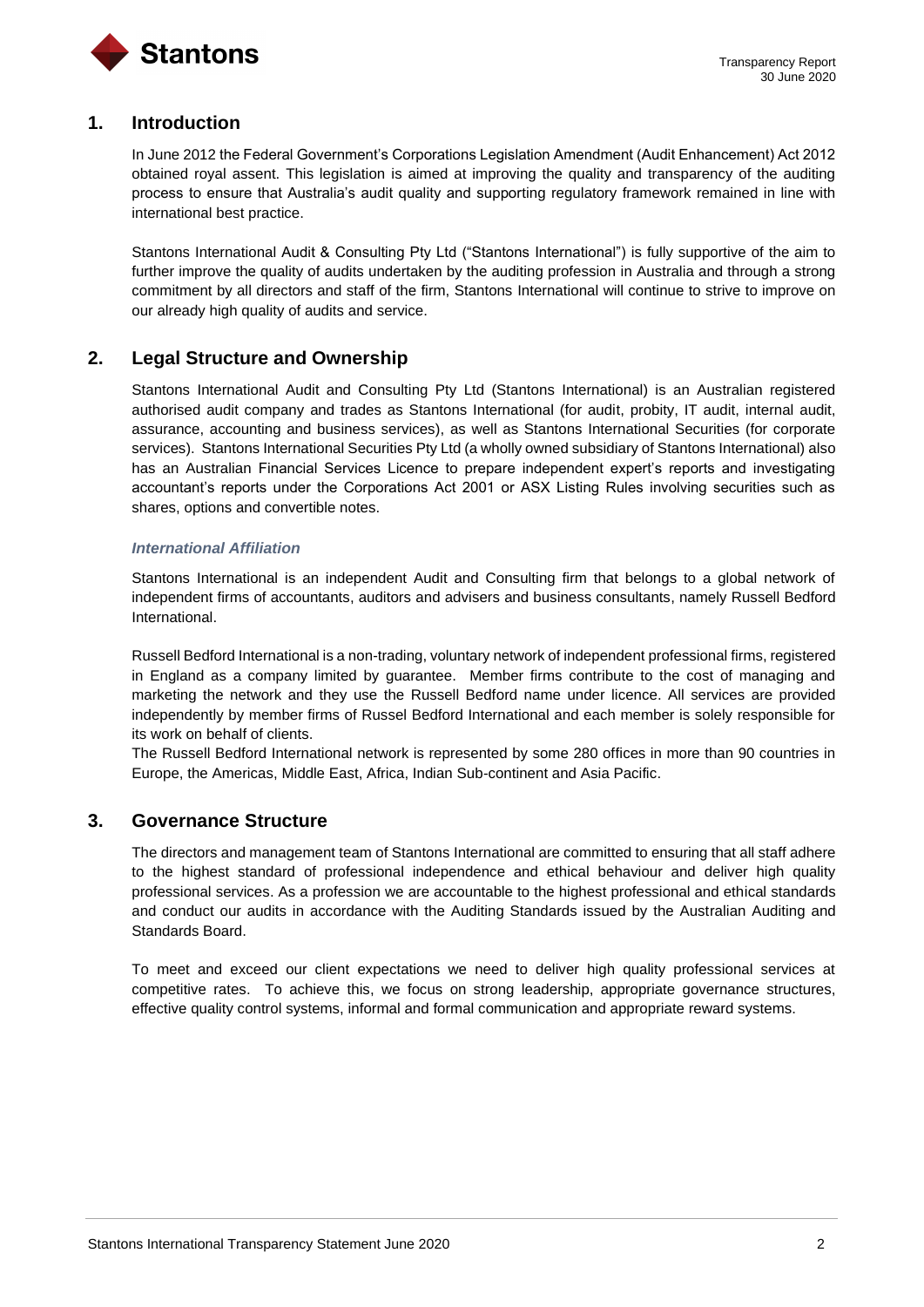

As a smaller firm, our governance structure is straightforward with all the directors and management having a close involvement with the day to day operations of the firm.

The leadership team comprises the following the Board of Directors along with the management team comprising the Principals:

| Board of Directors                    | <b>Principals</b>                              |
|---------------------------------------|------------------------------------------------|
| Martin Michalik (Audit and Corporate) | Eliya Mwale (Audit Principal)                  |
| Sam Tirodkar (Audit and Corporate)    | John Corr (Audit Principal)                    |
|                                       | James Cottrill (IT, Internal Audit and Probity |
|                                       | Principal)                                     |
|                                       | Kevin Donnelly (Probity Principal)             |
|                                       | James Turnbull (Corporate Principal)           |

There are no formal and separate committees.

The Board of Directors has overall responsibility for the strategic direction of the firm, protection of the firm's interests and for the oversight and management of the firm's operations.

The Management Team is responsible for the day to day operations of the firm, including service delivery, risk management, quality control, recruitment, performance appraisal and financial reporting. Within the Management Team, individuals may be tasked with specific responsibilities for monitoring and follow up.

Through the close involvement of all senior personnel in the management of the firm and in the delivery of professional services, management are very focused and any issues and opportunities that arise are quickly followed up and the appropriate action taken.

## <span id="page-3-0"></span>**4. Internal Quality Control Systems**

Audit quality is fundamental to the success of Stantons International and our clients and each and every individual in the firm is committed to achieving excellence. We have implemented systems of quality control that meet the requirements of the Australian Auditing and Assurance Standards and are designed to ensure that we comply with the Australian Auditing and Assurance Standards, applicable professional and ethical requirements, and relevant regulatory requirements together with ensuring that we issue the appropriate reports to our clients.

To help us achieve this goal the firm has prepared a Quality Control manual. The Quality Control manual documents the quality control procedures applied in the running of the firm. The objectives of the Manual are as follows:

- i. To provide a framework that will help the firm and its team members to deliver high quality and consistent services to our clients.
- ii. To provide leadership responsibilities for quality within Stantons International.
- iii. To provide practical procedures and systems to ensure we meet quality control standards, and to ensure we perform our work as efficiently as possible.
- iv. To provide procedures for acceptance and continuance of client relationships and specific engagements.
- v. To reduce the risk of errors when delivering services to our clients.
- vi. To meet the requirements in ASQC 1 " *Quality Control For Firms that Perform Audits and Reviews of Financial Reports and Other Financial Information*, and Other Assurance Engagements", APES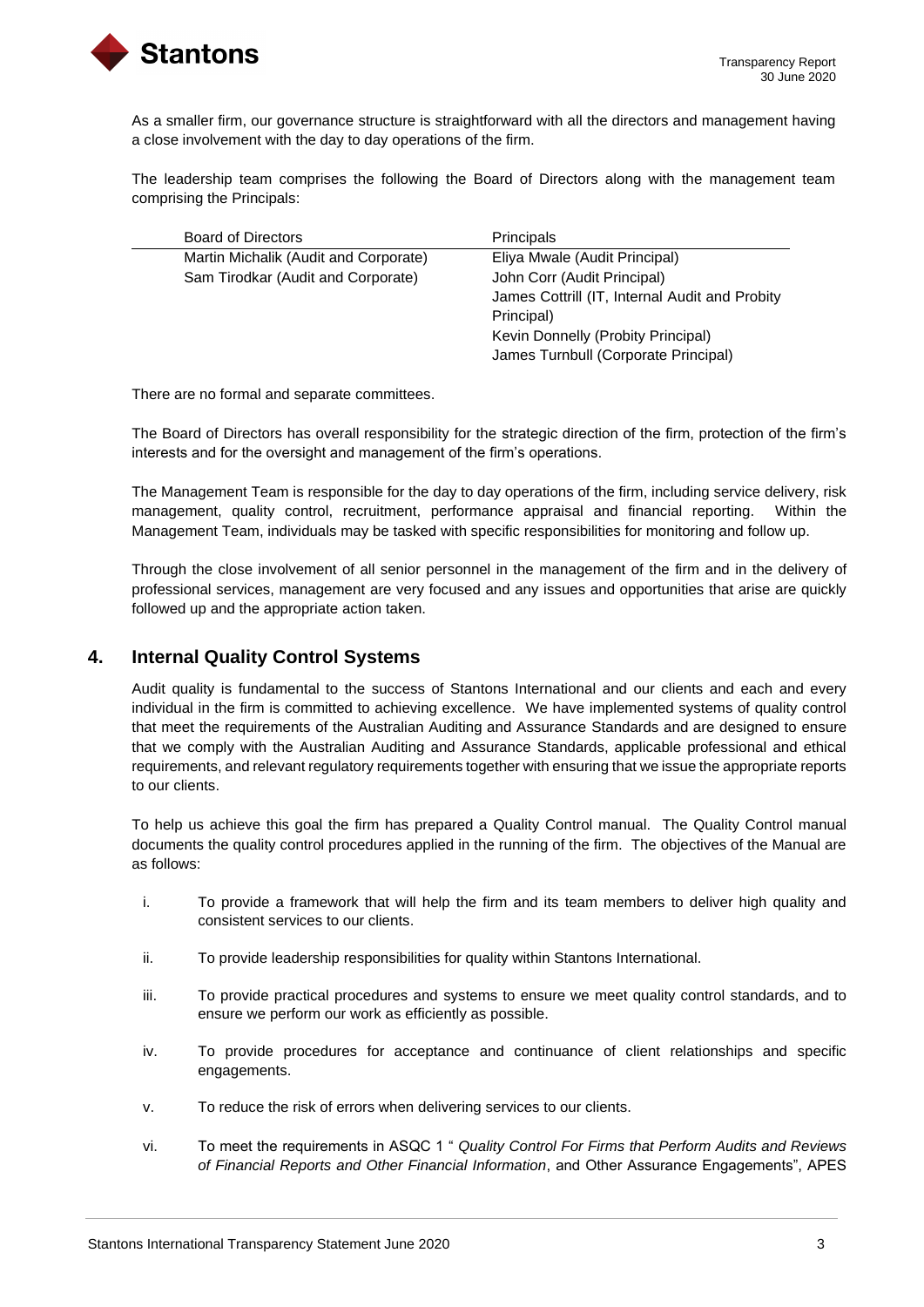

110 "*Code of Ethics for Professional Accountants (including Independence Standards)*", other Professional Standards, and other legal requirements.

The elements of this manual comprise the following:

- Leadership responsibilities for quality
- Ethical requirements integrity, objectivity, independence, confidentiality, competence and due care
- Engagement Acceptance and continuance-accepting new clients and evaluating existing clients
- Human Resources-recruitment, induction, performance evaluations, salary reviews, training and development and engagement team selection
- Engagement Performance-manuals, procedures and policies, documentation, supervision, review, consultation and ongoing training
- Monitoring-review of work, quality control reviews, internal feedback, complaints and allegations and evaluating and remedying identified defects.

#### *Leadership responsibilities for quality*

The management team is responsible for instilling and adhering to high standards of quality throughout all engagements. Each Director and Principal ensures that quality control procedures are adhered to on every audit engagement through setting the tone via appropriate levels of discussions with staff (conducted throughout the engagement), review of acceptance and continuance procedures, providing appropriate levels of supervision and review for each engagement, providing and encouraging staff to use consultation channels open to them whilst completing the engagement, and review of compliance with internal quality control documents.

Training and development sessions are provided to staff, with particular encouragement given to staff to participate actively in these sessions to ensure quality is kept at a high level.

The adherence to quality forms an intrinsic part of all staff evaluations, thus underpinning our resolve to ensure all engagements have been undertaken in a diligent and considered manner.

Furthermore, embedded within our Quality Control Manual, are documents which outline the necessity to adhere to ASQC1 and APES320 at all times during all engagements.

#### *Ethical Requirements*

Stantons International ensures that integrity and objectivity are intrinsic values embedded for all client and employee interactions. Inter alia, Stantons International takes very seriously our duty of care to all members of the public affected by our work, whilst maintaining strict confidentiality protocols.

## *Engagement Acceptance and Continuance of Client Relationships and Restricted entities and monitoring*

Client acceptance and continuance procedures play an integral part in undertaking every engagement. Robust analysis is carried to ensure that no engagement is considered to be compromised.

#### *Human Resources*

Stantons International makes every effort to recruit motivated and capable staff to ensure that the delivery of our services exceeds the needs of our clients. As part of the development of staff, Stantons International takes its role seriously in adequately training and motivating staff to ensure high service levels. Staff are selected on engagements commensurate to the level of experience required for every engagement, whilst ensuring all independence and ethical standards are complied with.

## *Engagement Performance*

Our engagements are designed to ensure that all professional and regulatory standards have been adhered to. Stantons International uses methodology and templates consistent with applicable current standards as set out by best practices, incorporating proprietary audit software.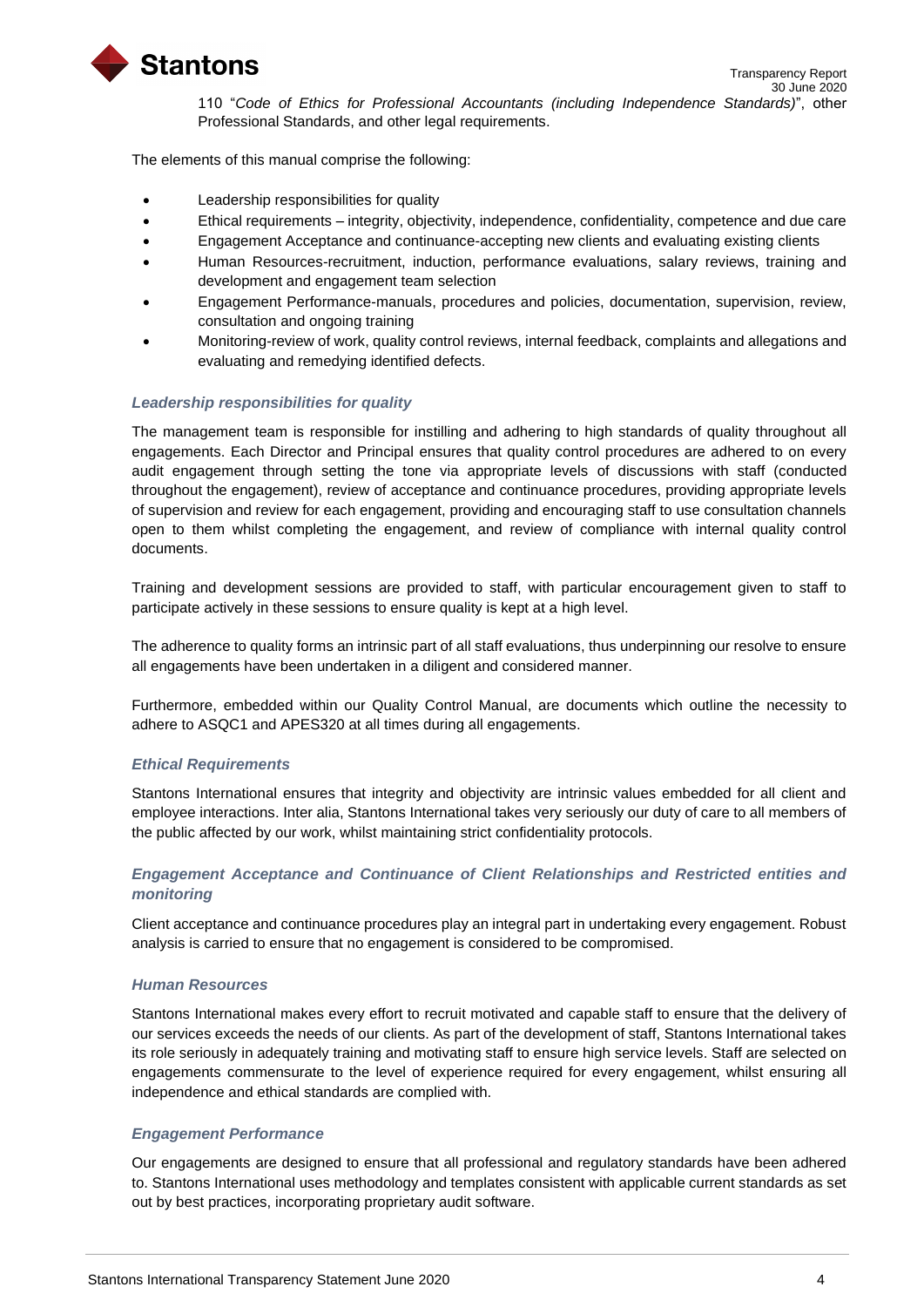

Under the Australian Auditing Standards, there is a requirement for a Quality Control Reviewer to be appointed in respect of the audit of each listed company. The Quality Control Reviewer is a registered company auditor, other than the engagement director, who is available for consultation on the audit process, the issue of the audit opinion or review conclusion and review of the audit files. Stantons International engages an independent registered company auditor (not employed by Stantons International) to undertake the Quality Control reviews of a number of listed audit clients or uses senior Audit Principals (who are qualified chartered accountants with many years of audit experience).

#### *Monitoring*

The firm is subject to reviews by the Australian Securities and Investments Commission ("ASIC"), Russel Bedford International and the Institute of Chartered Accounts of Australia. We have been subjected to several reviews by ASIC over the past 10 years, the last one having been undertaken last year in respect of ASIC's Audit Inspection Program for 2018-19 cycle. Russell Bedford International generally undertake a review every year some of which can be undertaken by other audit firms, some by a quality control consultant employed by Russell Bedford International and some internally by persons not signing audit reports.

In January 2008, having confirmed the successful implementation of the network's globally coordinated quality control system, Russel Bedford International was named among the first 17 full members of the IFAC Forum of firms.

The Forum is an association of international audit networks, and its goal is to promote consistent and highquality standards of financial reporting and auditing practices worldwide. As a full member of the Forum, Russell Bedford International is entitled to indicate Forum membership on its letterhead and promotional materials. In addition selected member firms of Russell Bedford International – of which Stantons International is one of the selected firms – have been granted approval to indicate that they are members of Russell Bedford International and that their network is a member of the Forum.

To achieve such approval Stantons International was required to comply with the Russell Bedford Network policies and procedures on audit quality control and independence, including the requirement to participate in the network's audit quality control review programme.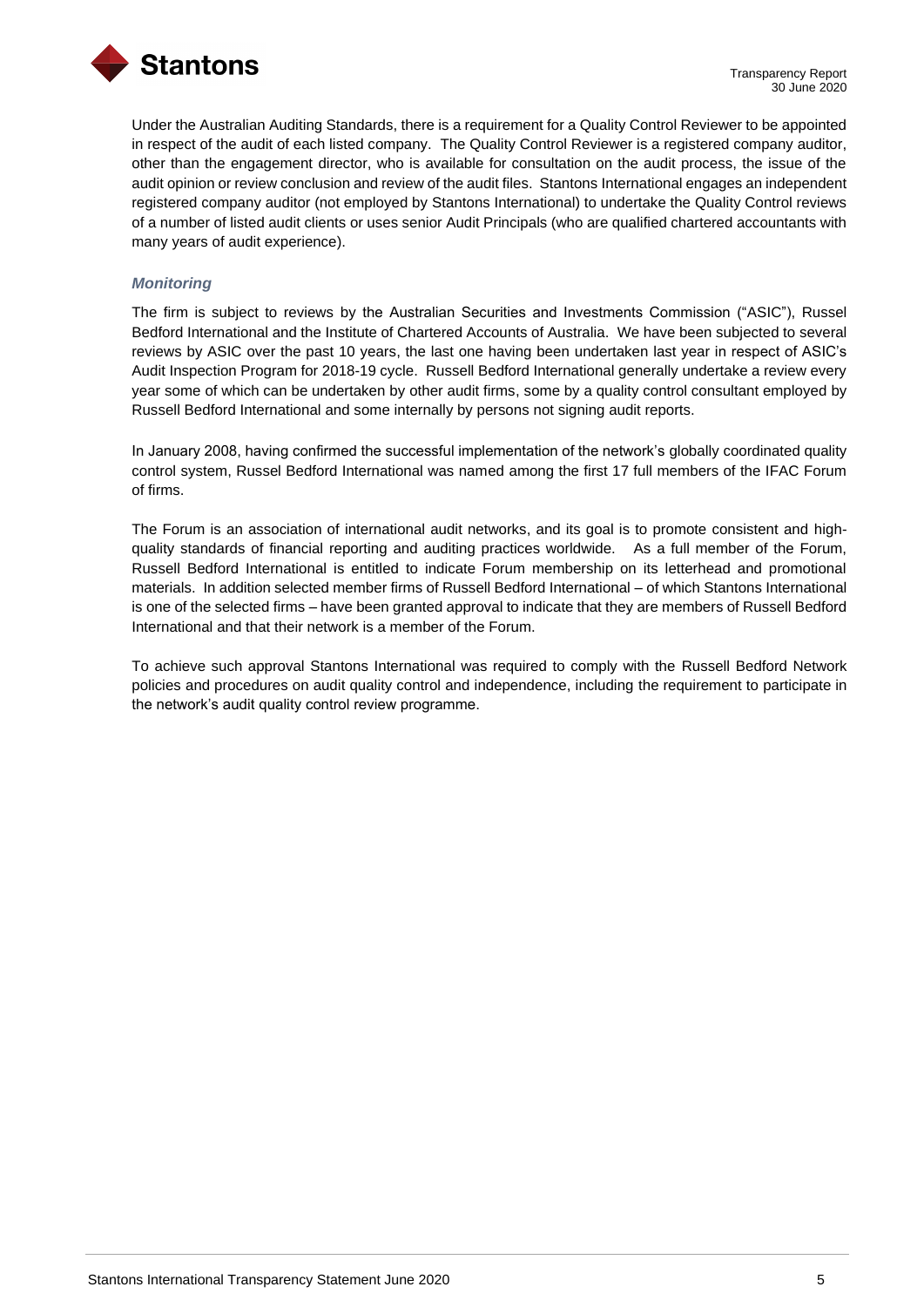

## <span id="page-6-0"></span>**5. Independence**

Independence and objectivity are the foundation on which the delivery of our audit and assurance services is based. We pride ourselves on the integrity and quality of our staff and their commitment to not only being independent but also as being seen as being independent.

We have established clear policies and guidelines for all directors, professional and administration staff which are set out in our quality control manual. These policies and guidelines include the independence requirements of the Corporations Act 2001 and APES 110 Code of Ethics for Professional Accountants. Our policies apply to all directors and employees, regardless of role or responsibility and also apply to the immediate family members of those individuals. The policies include restrictions on the financial, business relationships and employment that can be entered into with audit clients, together with guidance on other non-audit services that, if provided to audit clients, potentially could impair independence.

Stantons International maintains a list of all restricted entities, in particular listed entities, which place restrictions on professionals and their immediate family from acquiring shares in those companies.

To ensure compliance with the restrictions on investing in audit clients, all staff are required on a bi-annual basis to confirm that neither they nor their close family members hold any investments in the firm's audit clients. In addition on an annual basis as part of the internal monitoring process, a review is undertaken of a number of share registers of our audit clients to confirm that there are no shareholdings in the name of the directors or staff (or their know related entities) of Stantons International.

Prior to the engagement of a new audit client, all staff are required to advise whether they or any immediate family member have shares in the prospective new client. Should any director or member of management hold shares in a prospective client, either the new prospective client will not be engaged or the person will be required to dispose of their investment prior to engagement of the client. In the case of other staff members, they are advised that they cannot have any involvement with that client.

At induction all new audit staff are provided with training on independence and are also required to confirm in writing that they do not hold any shares in any of our listed audit clients.

#### *Non-audit services*

Stantons International's engagement acceptance policies require the director responsible for a potential new non audit service engagement to consider whether Stantons International has an existing relationship with the potential client and if so whether the provision of the non-audit services could impair auditor independence. Typically, this would be considered when Stantons International is requested to undertake an Investigating Accountants Report or prepare an Independent Experts Report. Stantons International policy, as set out in the Quality Control manual, requires the consideration process and conclusion to be documented and where considered necessary for the engagement director to consult with another director of the firm.

#### *Fee Dependency*

Intimidation and self-interest threats to independence may be created from the relative size of fees generated from an individual client or audit client group. As part of the firm's independence policies, the Directors monitor the fees of all significant clients against the total fees to identify any potential threats to independence. No potential threats have been identified as there is no one client with fees in excess of 5% of total fees.

#### *Staff relationships*

Stantons International's staff are encouraged not to form close relationships with clients or client personnel that might affect the perceived independence of the firm in carrying out work for that client. Staff will not be assigned to a job where it is believed the staff member has a family or other relationship with the client, or with a key member of the client's personnel. This may be seen as putting at risk the firm's actual or perceived independence. Independence or perceived independence may be jeopardised if a staff member has a close personal relationship with another staff member to whom he/she regularly reports, or with whom he/she is assigned to a client engagement. The firm does not allow the opportunity for the professional judgment of any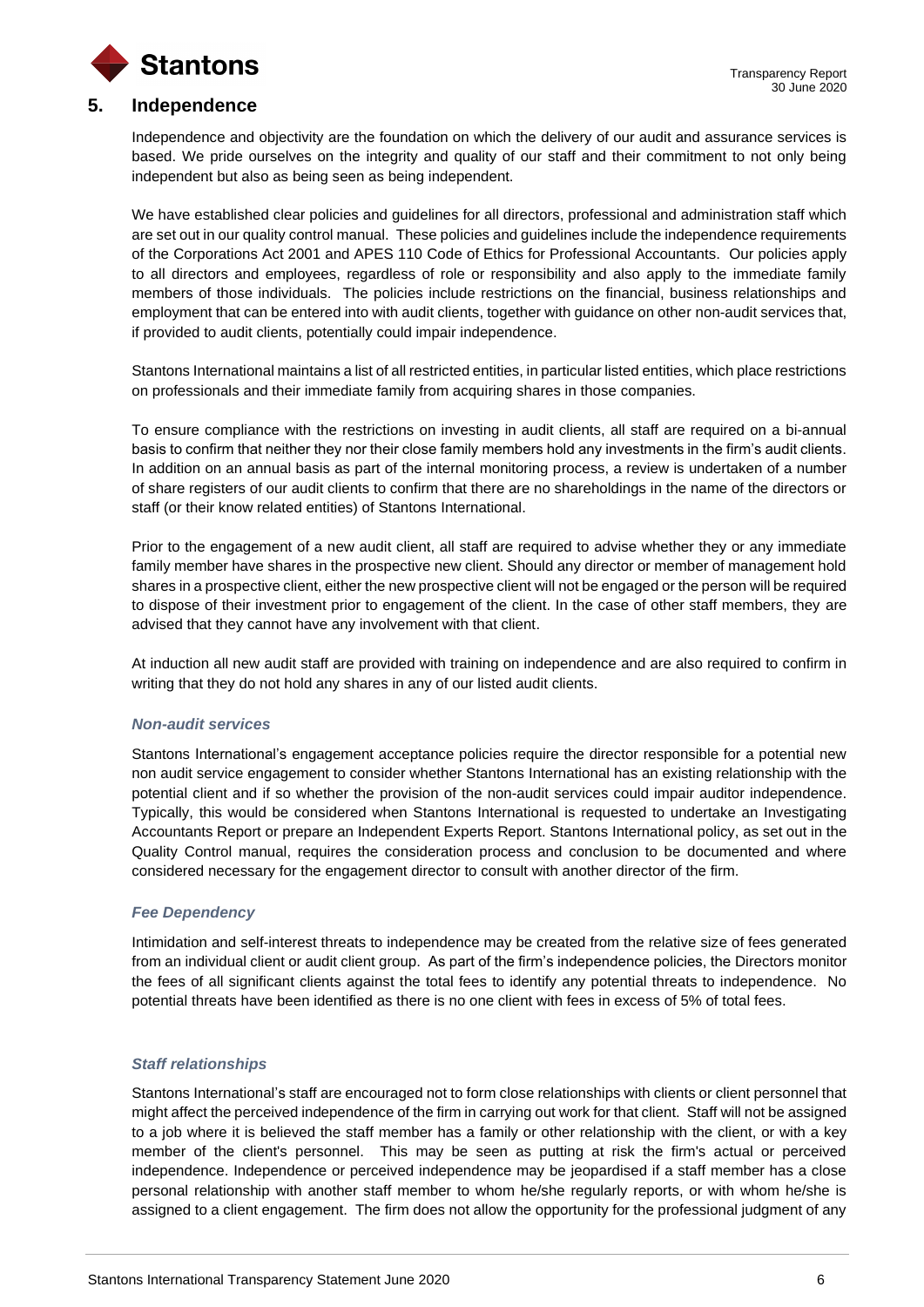

of the firm's staff to be affected by their personal relationship or even family relationships with other staff members. The firm requires staff to be mindful of this and that they consult a Director should such a situation arise.

## <span id="page-7-0"></span>**6. Continuing Development Policy**

The Directors of the firm are committed to the ongoing training and development of all staff. This ensures that the knowledge, capabilities and competence of staff are continually maintained and further enhanced. The following Directors / Principals / Managers are responsible for staff training:

- Eliya Mwale External Audit
- Kevin Donnelly/James Cottrill Assurance, IT, Probity and Consulting Services.

## *Internal Training*

Regular in-house training sessions are held for staff on technical and non-technical topics, by both internal and external presenters. Training topics covered are varied and are chosen based on the needs of team members including knowledge levels, skill levels, current issues and changes, common client issues, client types and common difficult areas. Training sessions are designed to be as practical as possible, and team members are expected to attend all sessions that are relevant to their level and work. In addition, a specific focus of the firm is to provide specific on the job training via the review process.

The firm maintains an up-to-date record of all training provided, including training materials used.

## *External Training*

All staff members attend on an annual basis training on technical audit and accounting topics, as well as professional and personal development courses. This external training is provided by professional trainers externally via attending conferences and seminars (such as the Institute of Chartered Accountants) or via the internet (such as GAAP Consulting and CaseWare).

The firm maintains an up-to-date record of all training provided, including training materials used.

## <span id="page-7-1"></span>**7. Financial Information on audit and non-audit services**

The revenue generated by External Audit for the year ended 30 June 2020 totalled \$3,241,740.

<span id="page-7-2"></span>Non-External Audit generated revenue for the year ended 30 June 2020 totalled \$1,639,164. Total revenue for FY20 amounted to \$4,880,904.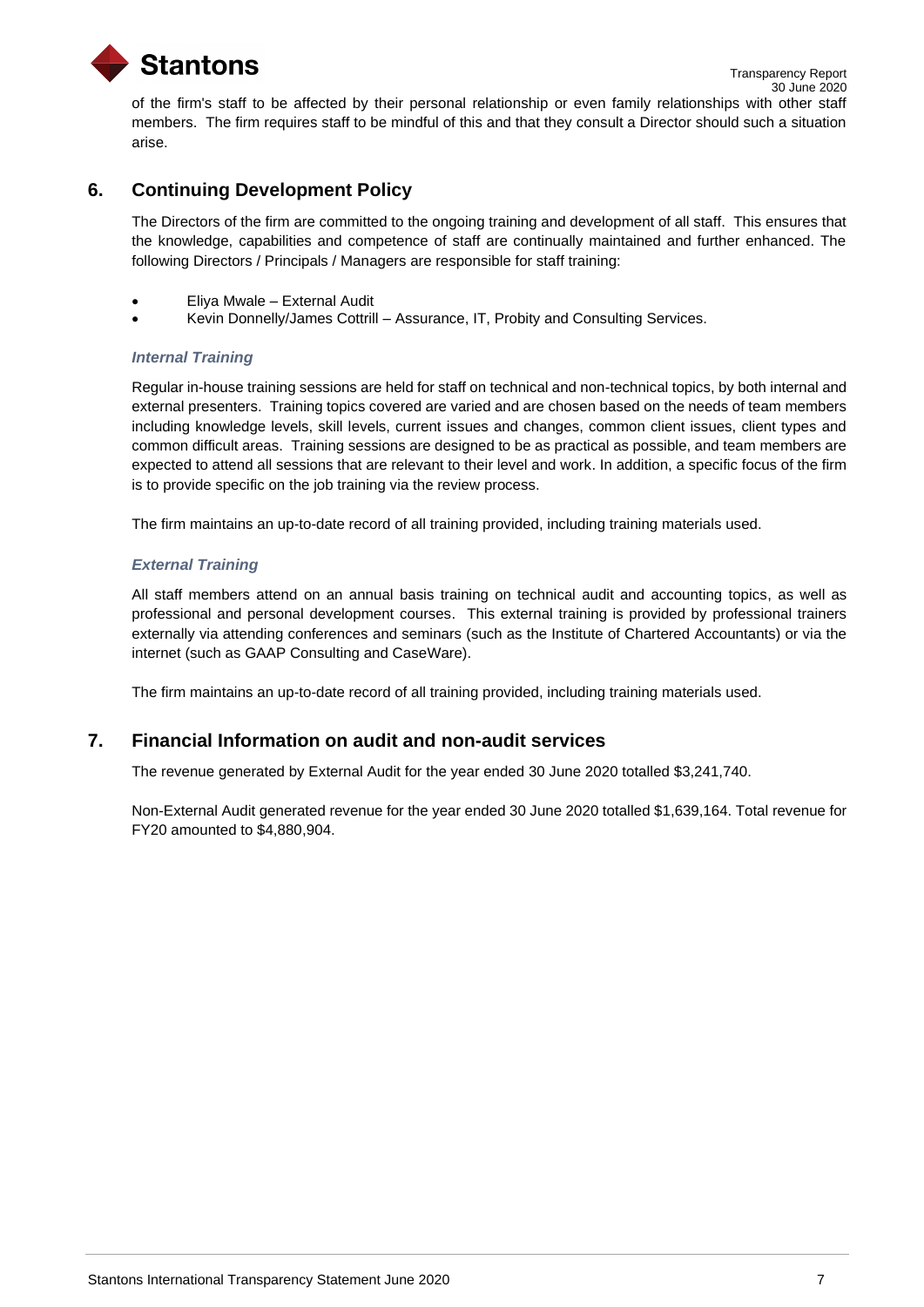

## **8. Remuneration Policy**

There is no fixed policy on remuneration for the Directors of Stantons International. The level of salary is mainly determinable by performance, profitability, cash flows and by negotiation between the Directors and Shareholders of Stantons International. No Directors or Principals receive any remuneration based upon selling of non-audit services to audit clients.

## <span id="page-8-0"></span>**9. Statement of Effectiveness of internal quality control system**

We believe that the quality control systems, as described in Section 4 of this report, operate effectively, and our internal quality control processes provide the ability to detect areas where improvements may be required (if necessary).

Martin Michalik **Director**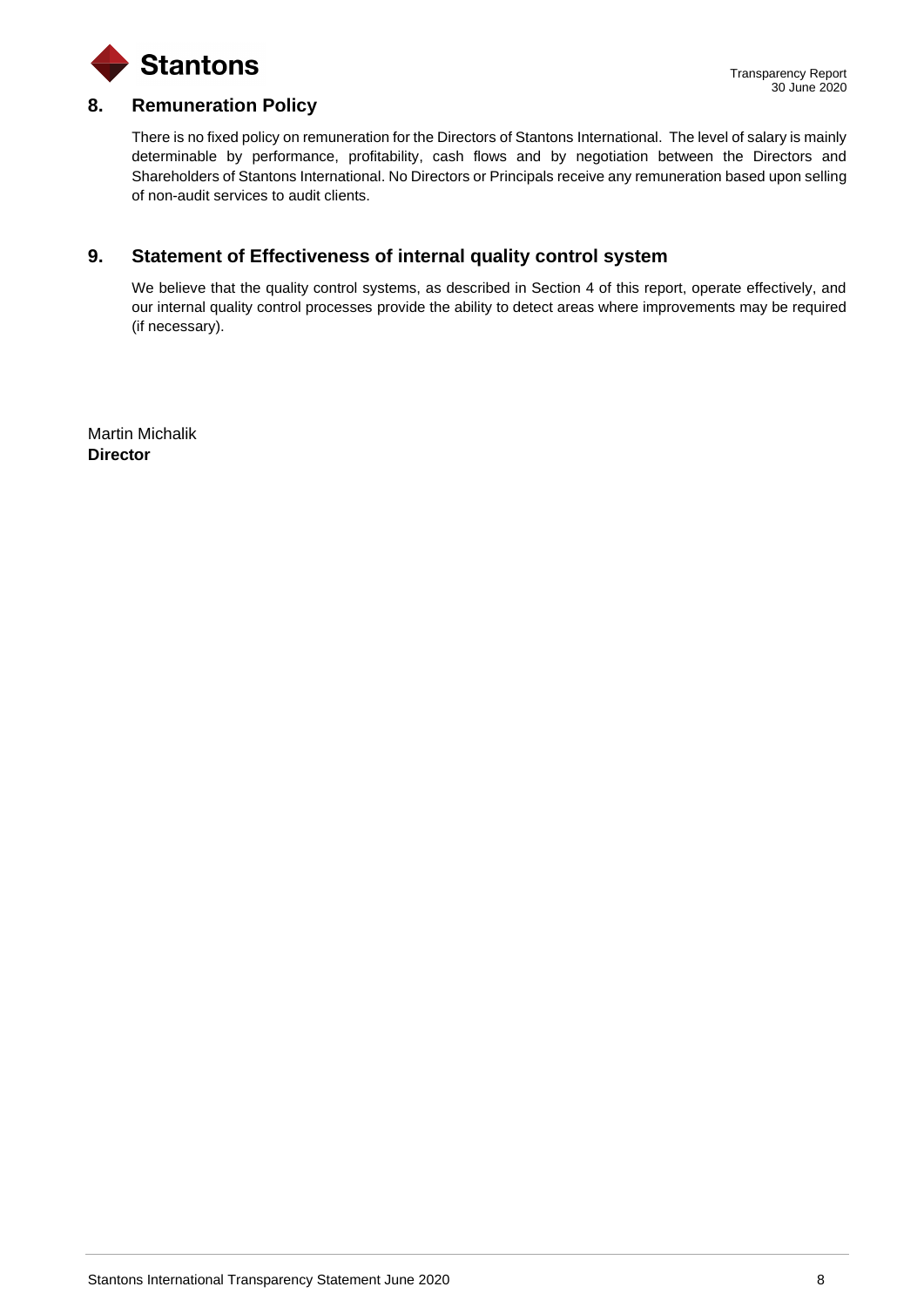

# **Appendix A**

## <span id="page-9-0"></span>**ASX Listed Companies**

During the year ended 30 June 2020, Stantons International has completed statutory audits for the following listed companies:

| <b>Client Name</b>                                  | <b>ASX Code</b> |
|-----------------------------------------------------|-----------------|
| <b>Alicanto Minerals Limited</b>                    | AQI             |
| Anson Resources Limited                             | <b>ANS</b>      |
| Ausmon Resources Limited                            | <b>AOA</b>      |
| <b>BauMart Holdings Limited</b>                     | <b>BMH</b>      |
| <b>Blackstone Minerals Limited</b>                  | <b>BSX</b>      |
| Blue Star Helium (formerly Big Star Energy) Limited | <b>BNL</b>      |
| <b>Caeneus Minerals LTD</b>                         | CAD             |
| Carbine Resources Limited                           | <b>CRB</b>      |
| <b>Comet Resources Limited</b>                      | <b>CRL</b>      |
| Cynata Therapeutics Limited                         | <b>CYP</b>      |
| Dampier Gold Limited                                | DAU             |
| Dimerix Limited                                     | <b>DXB</b>      |
| <b>Eclipse Metals Limited</b>                       | EPM             |
| <b>Emerald Clinics Limited</b>                      | <b>EMD</b>      |
| European Metals Holdings Limited                    | <b>EMH</b>      |
| FE Limited                                          | <b>FEL</b>      |
| Fin Resources Limited                               | <b>FIN</b>      |
| FireFly Resources Limited                           | <b>FFR</b>      |
| Gas2Grid Limited                                    | <b>GGX</b>      |
| Golden State Mining                                 | <b>GSM</b>      |
| <b>GTI Resources Limited</b>                        | <b>GTR</b>      |
| <b>GWR Group Limited</b>                            | <b>GWR</b>      |
| Holista Colltech (31 December Year End)             | <b>HCT</b>      |
| Inca Minerals Limited                               | ICG             |
| Janison Education Limited                           | JAN             |
| Kaizen Global Investments Limited                   | KGI             |
| LawFinance Limited                                  | LAW             |
| Legacy Iron Ore Limited                             | <b>LCY</b>      |
| Magnetite Mines Limited                             | <b>MGT</b>      |
| <b>MCS Services Limited</b>                         | <b>MSG</b>      |
| <b>Metalicity Limited</b>                           | <b>MCT</b>      |
| <b>MOQ Limited</b>                                  | <b>MOQ</b>      |
| MPower Group Ltd                                    | <b>MPR</b>      |